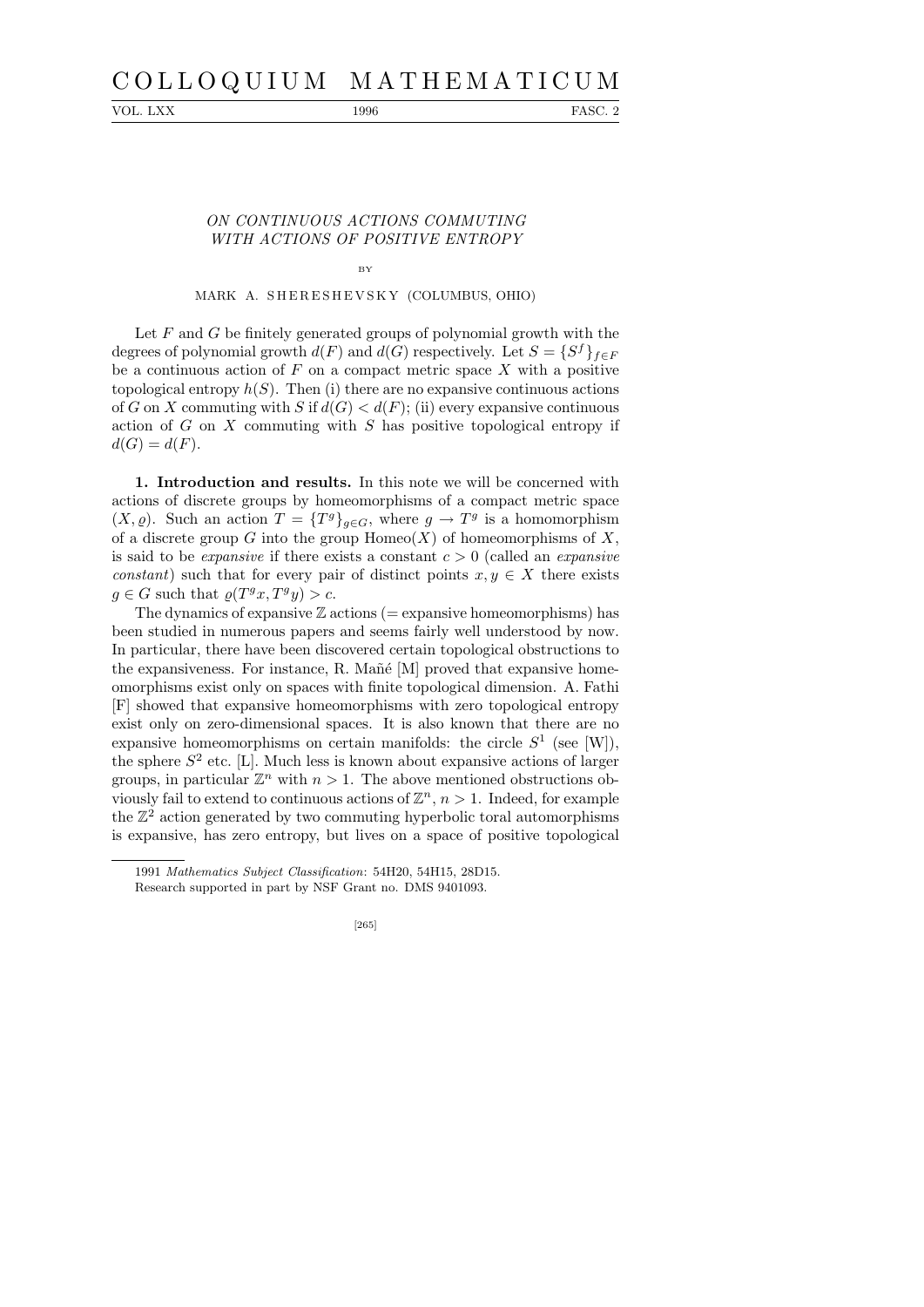dimension. Also, consider the following  $\mathbb{Z}^2$ -subshift of finite type with the circle  $S = \mathbb{R}/\mathbb{Z}$  as an alphabet:  $X = \{ \underline{x} \in S^{\mathbb{Z}^2} : 3x_{ij} + x_{i+1,j} + x_{i,j+1} = 0 \}$ for all  $(i, j) \in \mathbb{Z}^2$ . It can be shown [S] that the natural action of  $\mathbb{Z}^2$  on  $X$  by shifts is expansive, but  $X$  clearly has infinite topological dimension. It is apparently an unexplored question whether there exist expansive  $\mathbb{Z}^n$ actions with  $n > 1$  on  $S^1$ ,  $S^2$  and other manifolds.

Here we give some obstructions to the expansiveness of an action of a finitely generated group with an additional condition that the action commutes with another action which has positive entropy. An important role in our results is played by the rate of polynomial growth of a finitely generated group. Let us recall the definition (see e.g.  $[B], [G]$ ). Let G be a discrete group generated by a finite set  $\Gamma = \{ \gamma_1, \ldots, \gamma_s \} \subset G$ . For every  $g \in G$  define  $||g||_F = \min\{l : g = \gamma_{j_1}^{\sigma_1} \gamma_{j_2}^{\sigma_2} \dots \gamma_{j_l}^{\sigma_l}\},\$  where  $\sigma_k \in \{-1,1\}, 1 \leq k \leq l,\$  i.e.  $||g||_F$ is the minimal length of a word expressing  $g$  as a product of the generators and their inverses. Then we define the (finite) ball of radius  $m \geq 0$  to be  $B_{G,\Gamma}(m) = \{g \in G : ||g||_{\Gamma} \leq m\}.$  The group G is said to have polynomial *growth* ([B], [G]) if the value

$$
d(G) = \limsup_{m \to \infty} \frac{\log |B_{G,\Gamma}(m)|}{\log m}
$$

is finite. The number  $d(G)$  is called the *degree of polynomial growth* of the group  $G$  and does not depend on the choice of generators. For example, it is easy to see that  $d(\mathbb{Z}^s) = s$ . It can be proved (see [B], [G]) that  $d(G)$  is always an integer and that there exist constants  $C_1, C_2 > 0$  such that

(1) 
$$
C_1 m^d \le |B_{G,\Gamma}(m)| \le C_2 m^d, \quad m \ge 1.
$$

The set of generators being fixed, we will drop the subscript  $\Gamma$  and write simply  $B_G(m)$  for the ball in G. It is easy to see that a group G of polynomial growth is amenable, since the sequence of balls  ${B_G(m)}_{m>1}$  is a Følner sequence (see e.g. [MO]). So, if  $T = \{T^g\}_{g \in G}$  is a continuous action of G on a metric compactum  $(X, \varrho)$ , then the topological entropy of T can be computed as follows [MO]. Given a finite set  $E \subset G$  and  $\varepsilon > 0$  we say that a set  $A \subset X$  is  $(T, E, \varepsilon)$ -separated if for any  $x, y \in A$  with  $x \neq y$  there exists  $g \in E$  such that  $\varrho(T^gx, T^gy) > \varepsilon$ . We denote by  $Z(T, E, \varepsilon)$  the maximum cardinality of a  $(T, E, \varepsilon)$ -separated set and define

$$
H(T,\varepsilon) = \limsup_{m \to \infty} |B_G(m)|^{-1} \log Z(T, B_G(m), \varepsilon).
$$

The topological entropy is then defined by

$$
h(T) = \lim_{\varepsilon \to 0} H(T, \varepsilon).
$$

The following theorem is a strengthening of the results of [Sh].

THEOREM 1.1. Let  $S = \{S^f\}_{f \in F}$  and  $T = \{T^g\}_{g \in G}$  be commuting (i.e.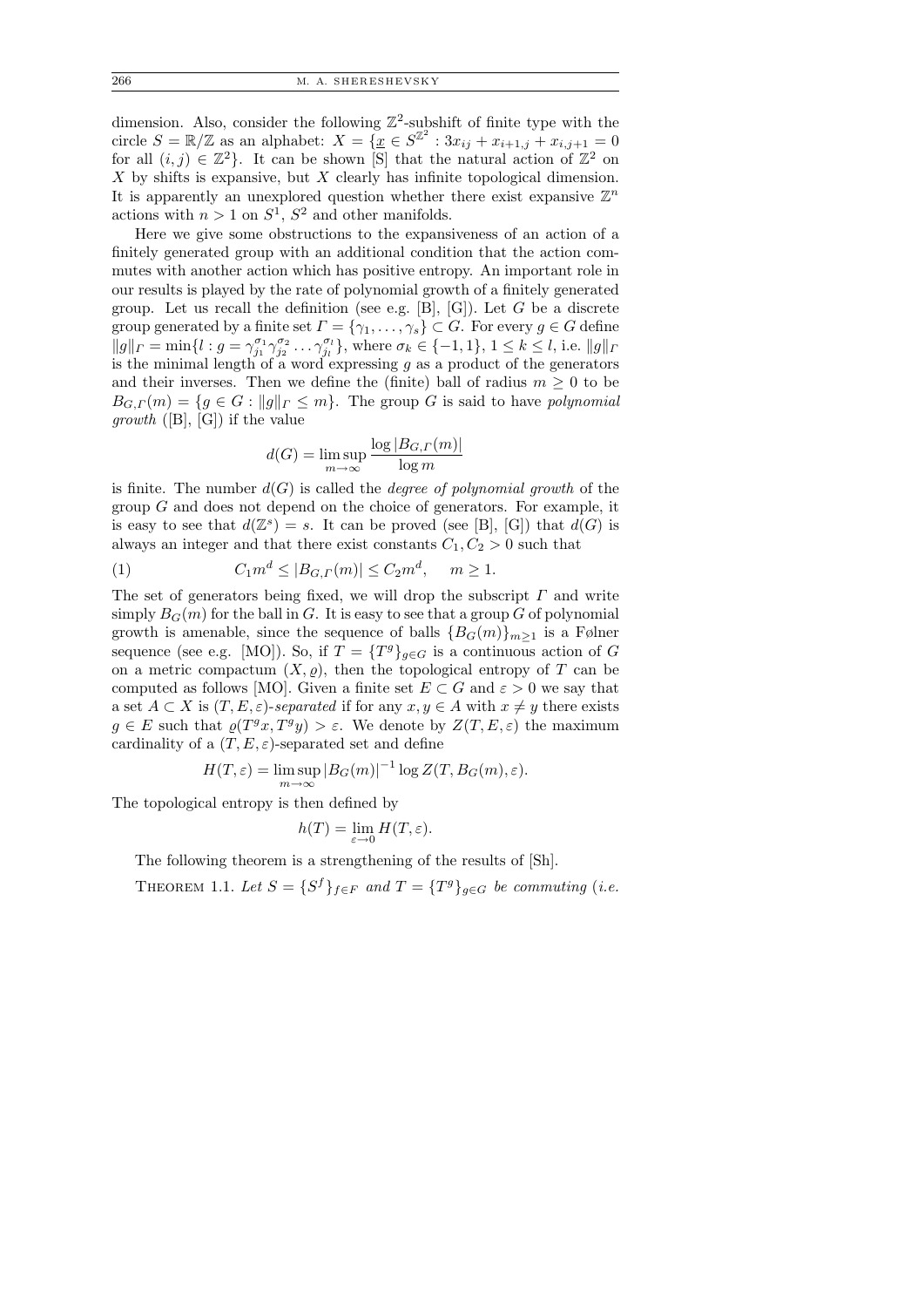$S^f \circ T^g = T^g \circ S^f$  for all  $f \in F$  and  $g \in G$ ) continuous actions of finitely generated groups F and G with polynomial growth on a compact metric space  $(X, \rho)$ . Suppose, in addition, that  $h(S) > 0$  and let  $d(F)$ ,  $d(G)$  stand for the degrees of polynomial growth of  $F$  and  $G$ . Then

- (i) if  $d(G) < d(F)$ , then the action T cannot be expansive;
- (ii) if  $d(G) = d(F)$  and T is expansive, then  $h(T) > 0$ .

Here are some immediate consequences of the theorem.

COROLLARY 1.2. Let the action  $S = \{S^f\}_{f \in F}$  be as above with  $h(S) > 0$ and  $d(F) > 1$ . Then the centralizer  $C(S) = \{T \in \text{Homeo}(X) : T \circ S^f =$  $S^f \circ T$  for all  $f \in F$  contains no expansive homeomorphisms.

P r o o f. Follows directly from Theorem 1.1(i).

COROLLARY 1.3. Let  $S = \{S^f\}_{f \in \mathbb{Z}^s}$  be a continuous action of  $\mathbb{Z}^s$  on a metric compactum  $(X, \varrho)$  and let  $h(S) > 0$ . Then for any subgroup H of infinite index in  $\mathbb{Z}^s$  the corresponding subaction  $S_H = \{S^f\}_{f \in H}$  is nonexpansive.

Proof. Notice that since H has infinite index in  $\mathbb{Z}^s$ , we have  $d(H)$  <  $d(\mathbb{Z}^s) = s$  (cf. [G]), and apply Theorem 1.1(i) to the pair of actions S and  $T = S_H$ .

The last result can be formulated in terms of expansive directions introduced by M. Boyle and D. Lind in [BL]. Let  $S = \{S^f\}_{f \in \mathbb{Z}^s}$  be a continuous action of  $\mathbb{Z}^s$  on a compact metric space  $(X, \varrho)$ . A q-plane  $P \subset \mathbb{R}^s$  is expansive (for the action S) if there exist constants  $C > 0$  and  $\lambda > 0$  such that for any  $x, y \in X$  with  $x \neq y$  there exists  $v \in \mathbb{Z}^s$  with  $dist(v, P) \leq \lambda$  such that  $\rho(S^v x, S^v y) > C$  (here the group  $\mathbb{Z}^s$  is meant to be imbedded in  $\mathbb{R}^s$  as its integer lattice and dist stands for the Euclidean distance in  $\mathbb{R}^s$ ). It is easy to see that if  $P \cap \mathbb{Z}^s = H$ , where H is a subgroup of rank  $q < s$  in  $\mathbb{Z}^s$ , then P is expansive if and only if the subaction  $S_H = \{S^f\}_{f \in H}$  is expansive in the usual sense. In  $[BL]$  the authors introduce the set of expansive q-planes  $E_S(q, s) = \{P \in G(q, s) : P \text{ is expensive for the action } S\}, \text{ where } G(q, s) \text{ is}$ the Grassmannian manifold of q-planes in  $\mathbb{R}^s$ , and ask what are possible sets  $E_S(q, s)$  for continuous  $\mathbb{Z}^s$  actions. They show, in particular, that  $E_S(q, s)$ is always open in  $G(q, s)$ .

COROLLARY 1.4. If  $h(S) > 0$ , then  $E_S(q, s) = \emptyset$  for all  $q < s$ .

Proof. Let  $G_{rat}(q, s) \subset G(q, s)$   $(q < s)$  be the subset of "rational" q-planes  $P \subset \mathbb{R}^s$ , i.e. ones spanned by some integer vectors  $h_1, \ldots, h_q \in$  $\mathbb{Z}^s \subset \mathbb{R}^s$ . From Corollary 1.3 it follows that  $G_{rat}(q, s) \cap E_S(q, s) = \emptyset$   $(q < s)$ for every continuous  $\mathbb{Z}^s$  action S with  $h(S) > 0$ . But since  $G_{rat}(q, s)$  is dense in  $G(q, s)$  and  $E_S(q, s)$  is open [BL], it follows that  $E_S(q, s) = \emptyset$ .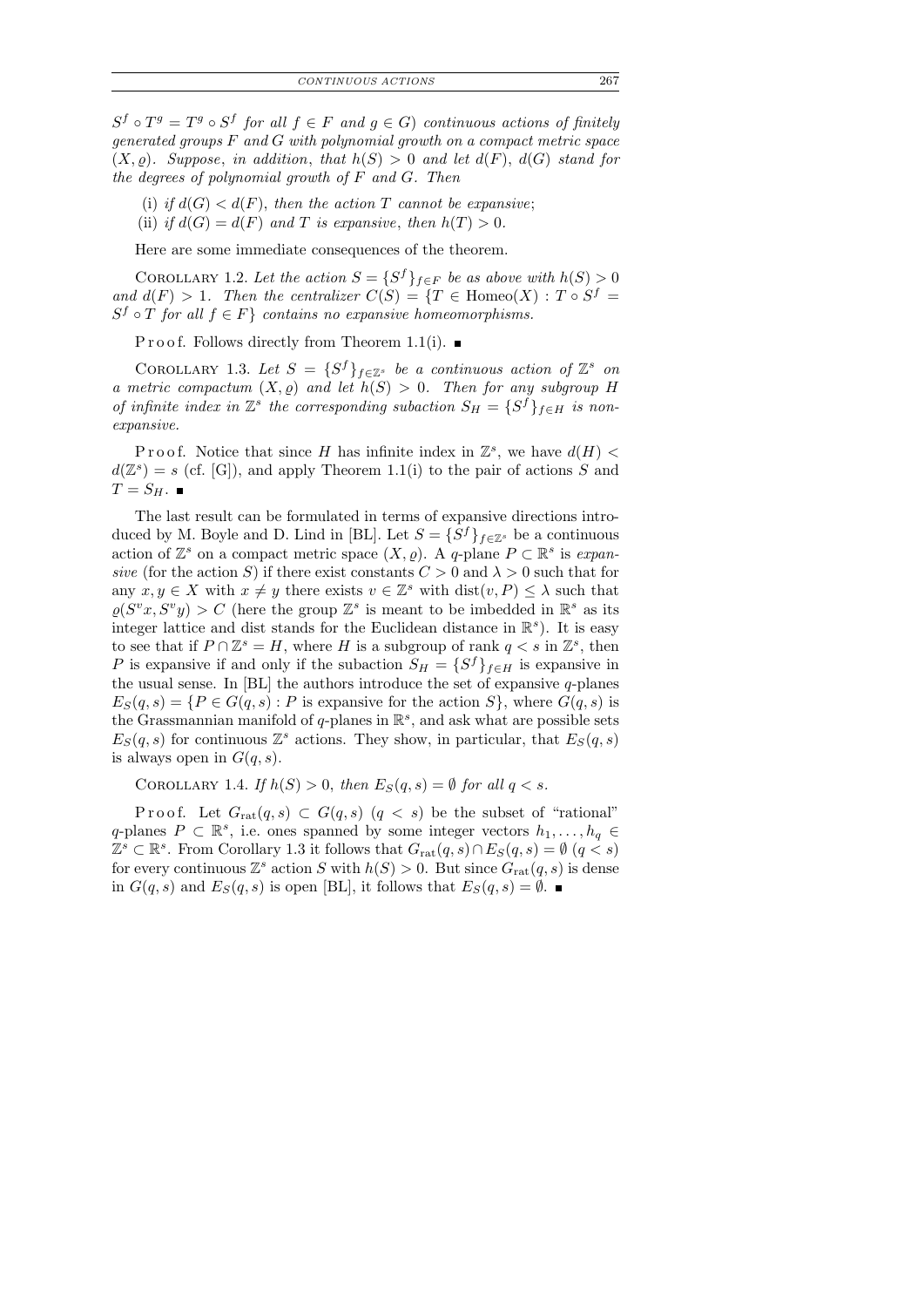2. Proof of Theorem 1.1. Let the assumption of the theorem hold and suppose, in addition, that the action  $T$  is expansive with an expansive constant  $c > 0$ . By a straightforward compactness argument one shows (cf. Lemma 1 of [Sh]) that for any  $\delta > 0$  there exists  $N \geq 1$  such that  $\rho(x, y) \geq \delta$  implies  $\rho_{B_G}^{(T)}$  $_{B_G(N)}^{(T)}(x,y) > c$ , where  $\varrho_E^{(T)}$  $E^{(1)}(x,y)$  stands for the *Bowen* metric  $\varrho_{E}^{(T)}$  $E_E^{(T)}(x,y) = \max\{ \varrho(T^gx, T^gy) : g \in E \}$  corresponding to a finite set  $E \subset G$ . This also means that there exists  $M \geq 1$  such that  $\varrho_{B_F(1)}^{(S)}(x, y) \geq c$ implies  $\varrho_{B_G}^{(T)}$  $\binom{T}{B_G(M)}(x,y) > c.$  Denote the open Bowen ball by  $O_E^{(T)}$  $E^{(I)}(x,\varepsilon) = \{y \in$  $X: \varrho^{(T)}_E$  $(E^{(I)}(x, y) < \varepsilon$  for a finite  $E \subset G$  and  $\varepsilon > 0$ .

LEMMA 2.1. There exists an integer  $M \geq 1$  such that the inclusion  $O_{B_{\infty}}^{(T)}$  $B_G(N)(x, c) \subset O_{B_F(1)}^{(S)}(x, c)$  holds for all  $x \in X$ .

Using the fact that  $S$  and  $T$  commute we can "stretch" the previous result to get the following.

LEMMA 2.2. The inclusion  $O_{B_G}^{(T)}$  $\binom{T}{B_G(Mm)}(x,c) \subset O_{B_F}^{(S)}$  $\binom{S}{B_F(m)}(x,c)$  holds for all  $x \in X, m \geq 1.$ 

P r o o f. Let us prove the lemma by induction on m. The case  $m = 1$  is established by Lemma 2.1. Suppose the inclusion holds for  $m = k$ , i.e. for all  $x \in X$  we have

(2) 
$$
O_{B_G(Mk)}^{(T)}(x,c) \subset O_{B_F(k)}^{(S)}(x,c).
$$

Let  $y \in O_{B_G(M(k+1))}^{(T)}(x, c)$ . Since for any positive integers  $r_1, r_2$ ,

(3) 
$$
B_G(r_1)B_G(r_2) = B_G(r_1 + r_2),
$$

for every  $g \in B_G(Mk)$  we have  $T^gy \in O_{B_G}^{(T)}$  $\binom{T}{B_G(M)}$   $\binom{T^g x, c}{B_G(M)}$  and, by Lemma 2.1,  $T^gy \in O_{B_F(1)}^{(S)}(T^gx, c)$ . This means  $\varrho(S^f T^gx, S^f T^gy) < c$  for all  $f \in B_F(1)$ ,  $g \in B_G(Mk)$  and, since S and T commute, implies  $S^f y \in O_{B_G}^{(T)}$  $\frac{d^{(T)}}{B_G(Mk)}(S^fx,c)$ for all  $f \in B_F(1)$ . In view of (2) we now have  $S^f y \in O_{B_F}^{(S)}$  $_{B_F(k)}^{(S)}(S^f x, c),$  $f \in B_F(1)$ . This, because of (3), means  $y \in O^{(S)}_{B_F(k+1)}(x, c)$ . Thus,  $O_{B_G(M(k+1))}^{(T)}(x, c) \subset O_{B_F(k+1)}^{(S)}(x, c)$ , which completes the proof.

This lemma clearly implies that  $Z(T, B_G(Mm), c) \geq Z(S, B_F(m), c)$ ,  $m \geq 1$  (for the notations see Section 1). Now we have

(4) 
$$
H(T, c) \ge H(S, c) \liminf_{m \to \infty} \frac{|B_F(m)|}{|B_G(Mm)|}.
$$